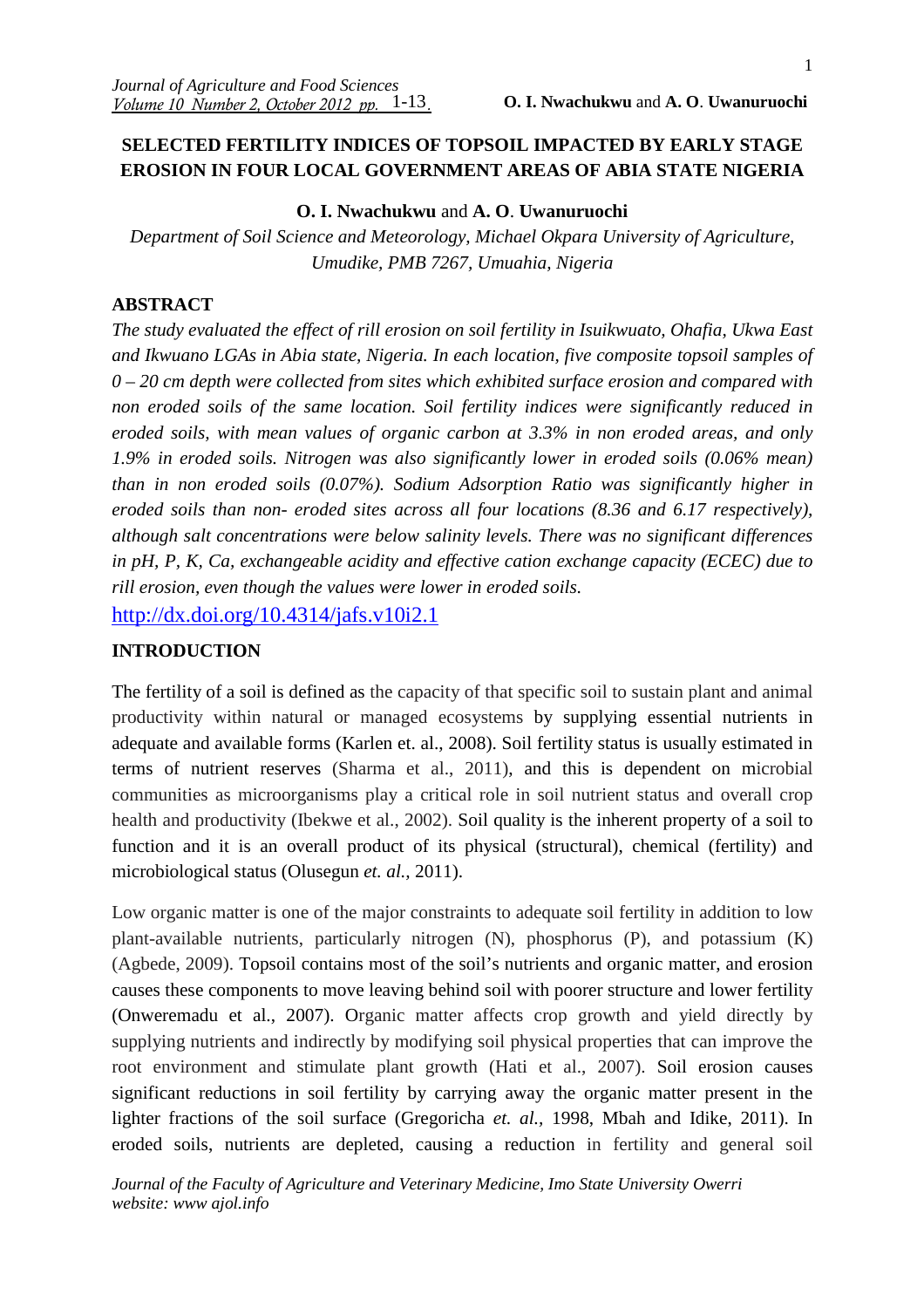productivity which ultimately result in lower crop yields (Henao and Baanante, 2001; Lal, 1995). In South East Nigeria, the major causes of erosion are high rainfall, deforestation, fragile nature of the soil and farming activities like bush burning (Igwe and Ejiofor, 2005).

Soils of Abia State Nigeria are developed from coastal plain sand and shale parent materials, and are classified as either Alfisols or Ultisols (Oguike and Mbagwu, 2009). Alfisols are highly leached productive soils but susceptible to erosion if the organic matter cover is removed as occurs from the common practice of bush burning. Burning of natural vegetation also causes the pH of the topmost soil layer to rise and facilitates its disaggregation (Onweremadu et al., 2007). Ultisols on the other hand are strongly acidic soils which are extensively weathered and have low to moderate nutrient reserve. The chemical components of the soil are very important because they have a direct influence soil nutrient availability and consequently, on plant nutrition (Agbede, 2009).

Maintaining production to optimum standards can first and foremost be linked to good, productive, sustainable soils (Nwachukwu and Onwuka, 2011). Soil fertility indices include acidity, organic matter content, macro and micronutrient content, base saturation and cation exchange capacity (Sharma et al., 2011). Soil erosion critically affects these indices, food production efforts, the health of a people and their economy (Uwaegbute, 2011). The objective of this study was to assess the effect of rill erosion on the fertility status of topsoils in four locations in Abia State, Nigeria.

# **MATERIALS AND METHOD**

Four local Government Areas were used in the study, namely Isuikwato, Ohafia, Ikwuano and Ukwa East, randomly selected to represent north, central and south of Abia State.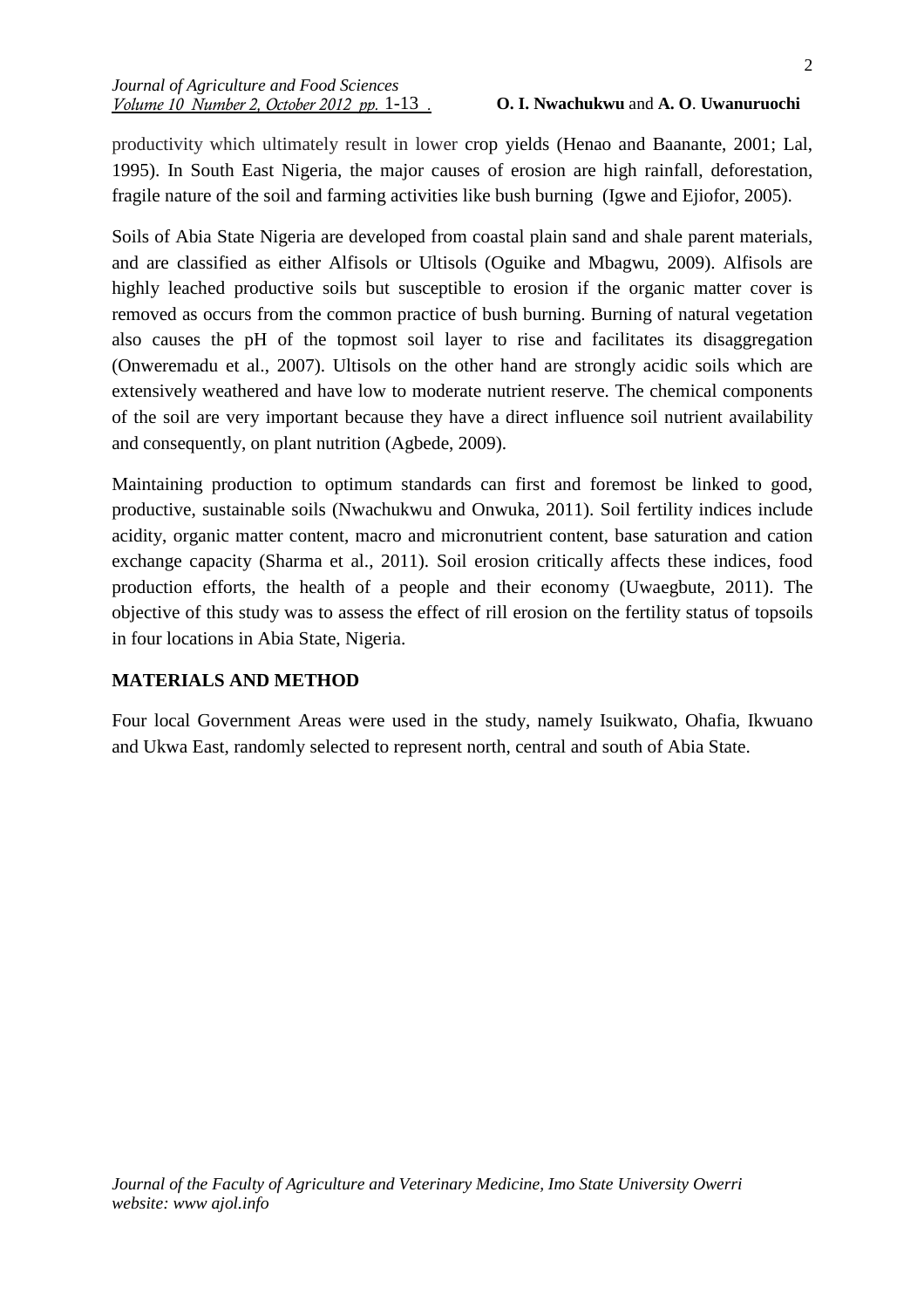

*Chart 1 Map of Abia State showing the study Locations* 

The different locations in the State were selected to ensure that the evaluation comprised of heterogeneous soil types or differences due to location. The experiment was designed as 4 X 2 factorial in Completely Randomised Design using 4 local Government areas (locations) and two soil status (eroded soils and non eroded), with five replications. At each LGA (location), five sampling points were selected showing rill or surface erosion, while five non-eroded sampling points were also selected nearby. To obtain the five points in each LGA, a random selection was generally made as point 1, and other sampling points were made at four points within a radius of one kilometre spread out on the four cardinal directions away from the primary sampling point 1. Each point formed a replicate at the given location.

Distances between sampling points and direction were determined by utilizing The Global Positioning System. At each sampling point, five sub samples were collected and bulked to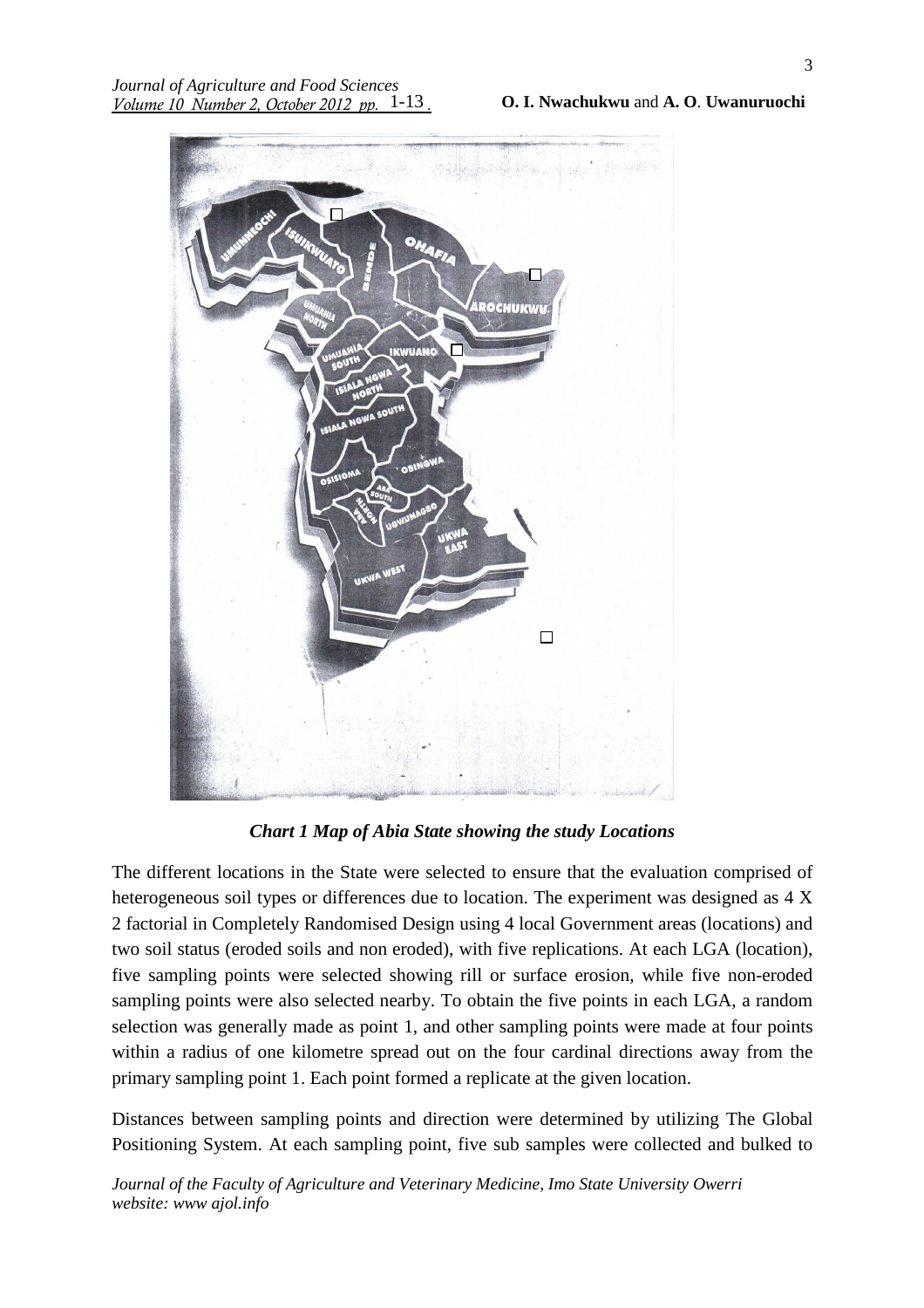#### *Journal of Agriculture and Food Sciences <u>Volume 10 Number 2, October 2012 pp. 1-13.</u>*

#### 1-13 **O. I. Nwachukwu** and **A. O**. **Uwanuruochi**

make a composite sample. Thus for instance, Ohafia LGA had five composite samples of eroded and five composite samples of non eroded points. The depth of  $0 - 20$ cm was selected because the interest was on rill erosion, and because changes in fertility indices such as organic carbon, pH and essential nutrients in that depth of soil may be corrected more easily in the short term. Samples collected from each location were then conveyed to the Michael Okpara University of Agriculture greenhouse where they were air dried for 48 hours after which they were sieved and stored until analyzed.

### **DESCRIPTION OF SAMPLING LOCATIONS**

#### **Isuikwuato**

Global Position: 43'18"N and 7°33'2" E to 5°45'8"N and 7°29'7"E

Land Use type: Cashew Plantations, arable crop farms of cassava maize, okra, telfaria, cocoyam and yam, with stone mining activities going on in many areas around the farm fields. Traditional homesteads and grazing cattle were observed. The soil was sparsely covered with vegetation showing a lot of exposed soil even on fallow fields. There were hardy perennials on fallow fields and tall grasses along the edge of cultivated fields. Land marks were Amaba- Okigwe – Mbalano road; Isuikwuato LGA headquarters, Cashew plantations, Onicha – Amiyi uhu Road Amuta – Otamkpa road.

### **Ohafia**

Global Position: 39'8"N and 7°49'3"E to 3°39'10" N and 7°49'15"E

Land Use Type: Traditional farm lands of mixed crops of cassava, okra, maize and cocoyam, native oil palm trees interspersed with housing development projects of the Abia State government. Few perennial shrubs were present, while main vegetative cover was hardy grasses on fallow fields. Land Marks were Igbere – Ohafia – Arochukwu road, Ohafia LGA offices, Isiama- Ohafia Housing estates and Nigerian Army Camp, Ohafia.

#### **Ukwa East**

Global Position: from  $4^{\circ}53'22''N$  and  $7^{\circ}20'57''$  to  $4^{\circ}59'45''N$  and  $7^{\circ}20'36''E$ Land Use type: Rubber plantations, Nigerian oil pipeline routes, and traditional homesteads and villages. Vegetative Cover was of mixed crop farmlands, many fallow fields of perennial shrub and forest trees, oil palm and rubber plantations. Landmarks were Rubber research Institute of Nigeria, Ukwa East LGA HQ, Asa – Akwete – Obohia road, Umuibe - Akwete – Ndoki road.

### **Ikwuano**

Global Position: 28'29" N and 7°32'33"E to 5°29'26"N and 7°32' 20" Land use type: Research Fields of the National Root Crops Research Institute Umudike, Eastern and Western Research fields of the Michael Okpara University of Agriculture, Umudike, Umuariaga community cocoa plantation and shifting cultivation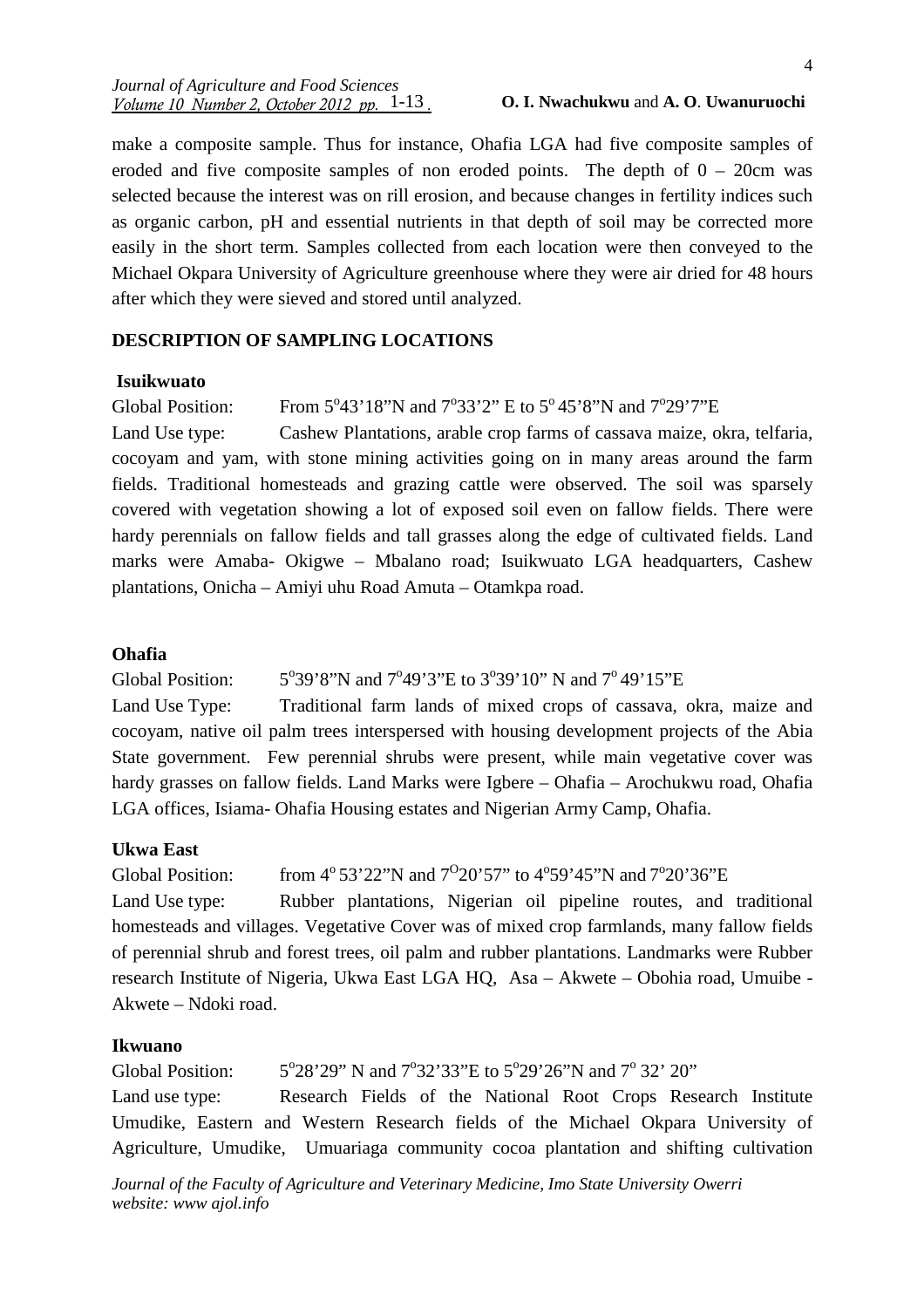farms at Itu Olokoro. Vegetative cover comprised of arable crops, traditional fallow lands, oil palm trees, cassava, cocoa plantation at Umuariaga and forested fields at Ihu Mmuo Itu Olokoro. Landmarks were National Root Crops Research Institute Umudike, Michael Okpara University of Agriculture Umudike, and Umuahia - Ikot Ekpene Road.

The fertility indices determined were pH in a soil: water ratio of 1:2.5; organic matter content (Walkley and Black, 1934) and organic carbon calculated as 58% of that, total nitrogen was determined by the Kjeldahl method (Bremner & Mulvaney, 1982); available phosphorus (Bray and Kurtz, 1945) while potassium and sodium were leached with ammonium acetate and the extract read on a flame photometer. Calcium, Magnesium and Manganese were determined with EDTA titrations (Jackson, 1964). Percentage base Saturation (%B.S) was obtained by calculation after obtaining the individual values of calcium, magnesium, potassium, sodium and aluminium and added with the exchange acidity to give an estimate of the CEC known as Effective Cation Exchange Capacity (ECEC). Sodium Absorption Ratio (SAR) was calculated by the method of Seilsepour et. al. (2009). Analysis of Variance was carried out using Gen Stat 7.2 DE and where significant, means were separated using LSD at 5%.

# **RESULTS AND DISCUSSION**

There was significant effect of surface erosion on the soil content of organic carbon (Table 1), as mean organic carbon in eroded soils (3.3%) was significantly lower than that in non eroded soils across all four LGAs. Such depletion of organic matter leads to lower soil fertility, microbial activity and soil-water-plant relations, crop growth and yield (Freixo et al., 2002). Decrease in soil organic carbon can also reduce cation exchange capacity and soil aggregate stability (Oguike and Mbagwu, 2009).

There was no significant effect of surface erosion on pH, exchangeable acidity and effective cation exchange capacity (Table 1), even though there were general reductions in their values in eroded areas. It may be inferred that this could be due to the early stage of erosion under study. It has been shown however that as erosion becomes more pronounced, it leads to significant impact on the pH of the soils. pH is significant in the assessment of erosion impact on soils because a single one unit change in pH equals a ten-fold change in acidity (Agbede, 2009), and small changes in acidity can drastically affect soil quality.

# **NITROGEN, PHOSPHORUS AND POTASSIUM**

Nitrogen levels were significantly reduced by surface erosion at Isiukwuato and Ikwuano LGAs (Figure 1). Ukwa and Ohafia were not significantly different, even though N levels were higher in rill eroded soil (Figure 1).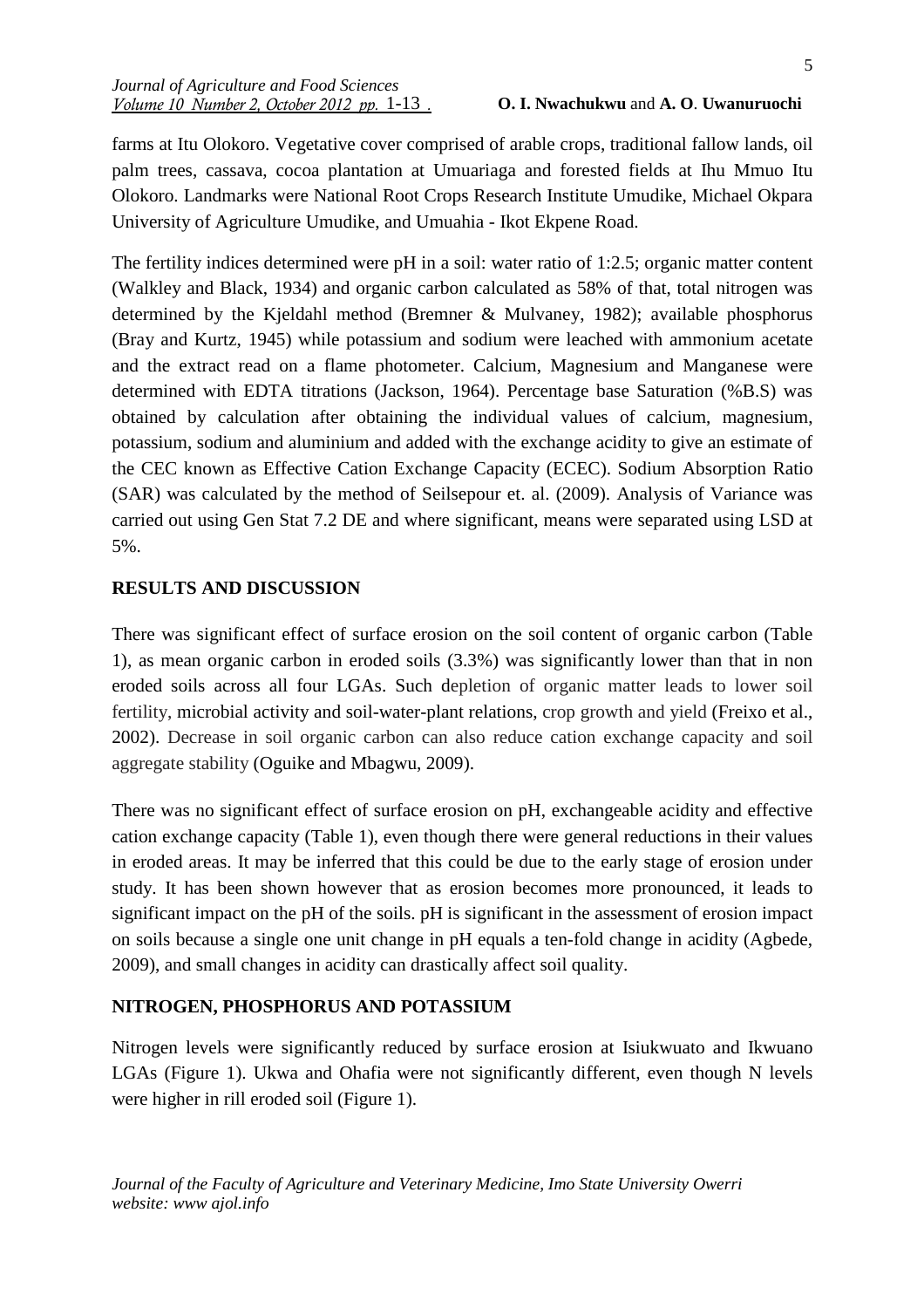This increase may have been caused by 'hill creep' of nutrients to the lower end of slopes in such locations. Reduced soil nitrogen has adverse implications for crop production because N is a major nutrient essential for vegetative growth of plants (Havlin et al., 2005).

Phosphorus concentrations were not significantly different from that in non eroded soil (Figure 2), although this may change if erosion progresses beyond rill stage.

Potassium was significantly reduced by surface erosion at Ohafia and Ikwuano LGAs, whereas Isiukwuato was not significantly different (Figure 3).

On the other hand, Ukwa showed significantly higher K in eroded soil (Figure 3). This may be due to the fact that the soils of Ukwa East are generally high in clay content (data not shown). Potassium is known to be closely associated with clay, and clay dispersion is aggravated in the presence of erosion (Singha et al., 2011).

Exchangeable bases were significantly reduced by surface erosion (Table 2). Exchangeable cations form a significant component of the fertility of a soil, and this is usually supplied in sufficient quantity to the plant in soils with adequate organic matter content (Paul, 1984).

# **SODIUM ABSORPTION RATIO**

Sodium Absorption Ratio (SAR) was significantly higher in eroded soils than in non eroded soils across the four locations tested (Figure 4). The difference was greatest at Ohafia, where SAR in eroded soils was double that in the non eroded soil (Figure 4).

The Exchangeable sodium Percentage in the study area was however still below the values at which salt accumulation becomes a problem, so the eroded soils may not be classified as sodic or saline. An SAR value below 13 is desirable because when the value is above 13, sodium can cause soil structure deterioration and water infiltration problems (Seilsepour et al., 2009). However, with the SAR value in Ohafia eroded soil at 10.8 (Figure 4), there is indication that unchecked erosion could lead to sodicity in such soils.

# **CONCLUSION**

*Journal of the Faculty of Agriculture and Veterinary Medicine, Imo State University Owerri website: www ajol.info*  Erosion affects soil fertility adversely, and these effects can be both direct and indirect. This study showed that organic carbon, nitrogen and exchangeable cations were significantly reduced by surface erosion. Other indices of fertility like phosphorus, exchangeable acidity and effective cation exchange capacity were also lower due to early stages of erosion, although not significantly different from non eroded soils. Sodium adsorption ratio was significantly higher in eroded soils, and this may reach sodic levels in future, which would result in further soil disaggregation. It is apparent that with time, if erosion is not checked in Abia State, loss of nutrients and organic matter will reach levels that will not sustain food productivity. As pre-emptive and mitigation measures, agricultural practices like integrated use of organic and inorganic nutrient sources, inclusion of legumes as intercrops or in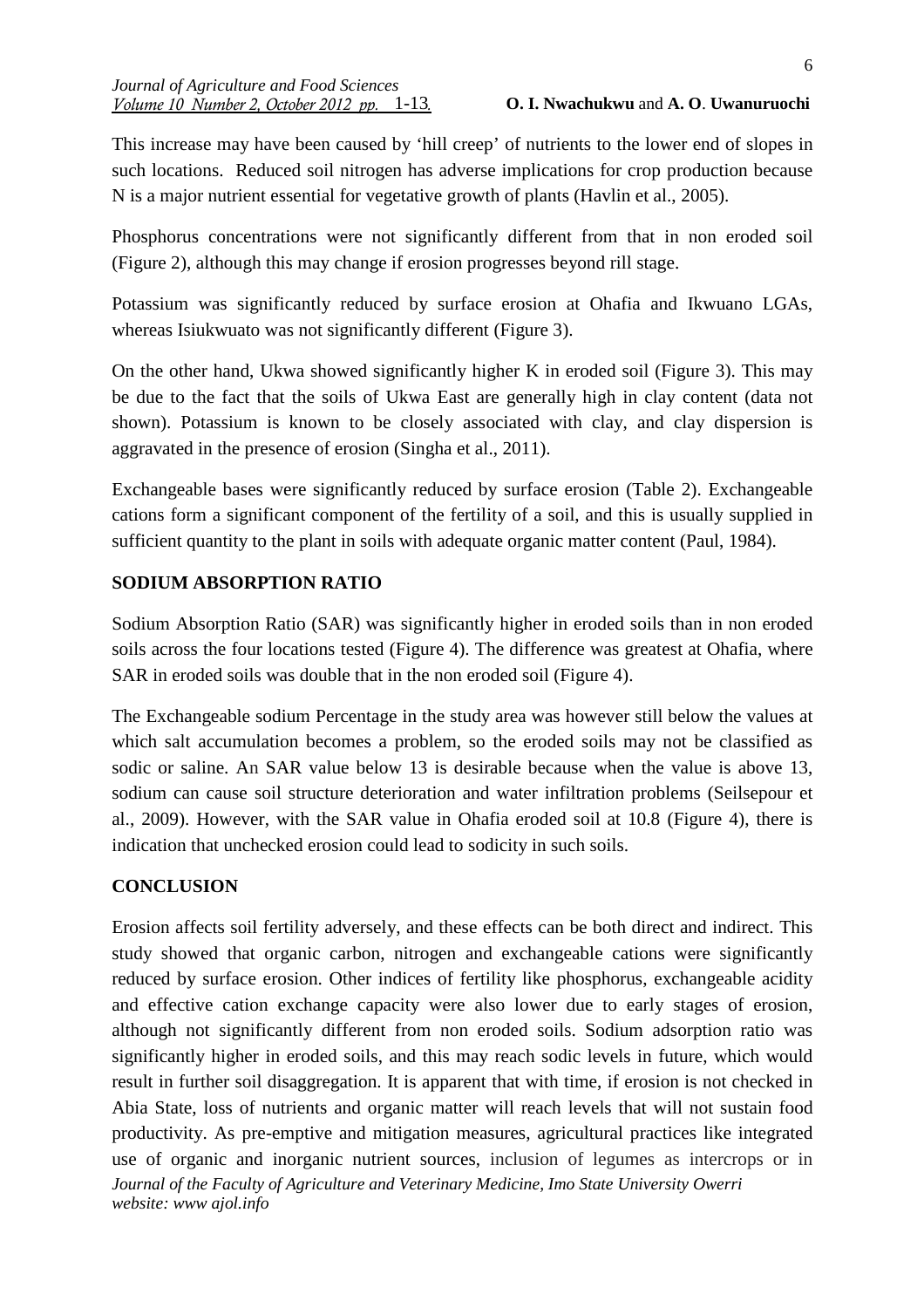*Journal of Agriculture and Food Sciences Volume 10 Number 2, October 2012 pp. .*

rotation with other staple crops and conservation tillage should be adopted to continually replenish soil fertility in the highly leached ultisols of Abia State.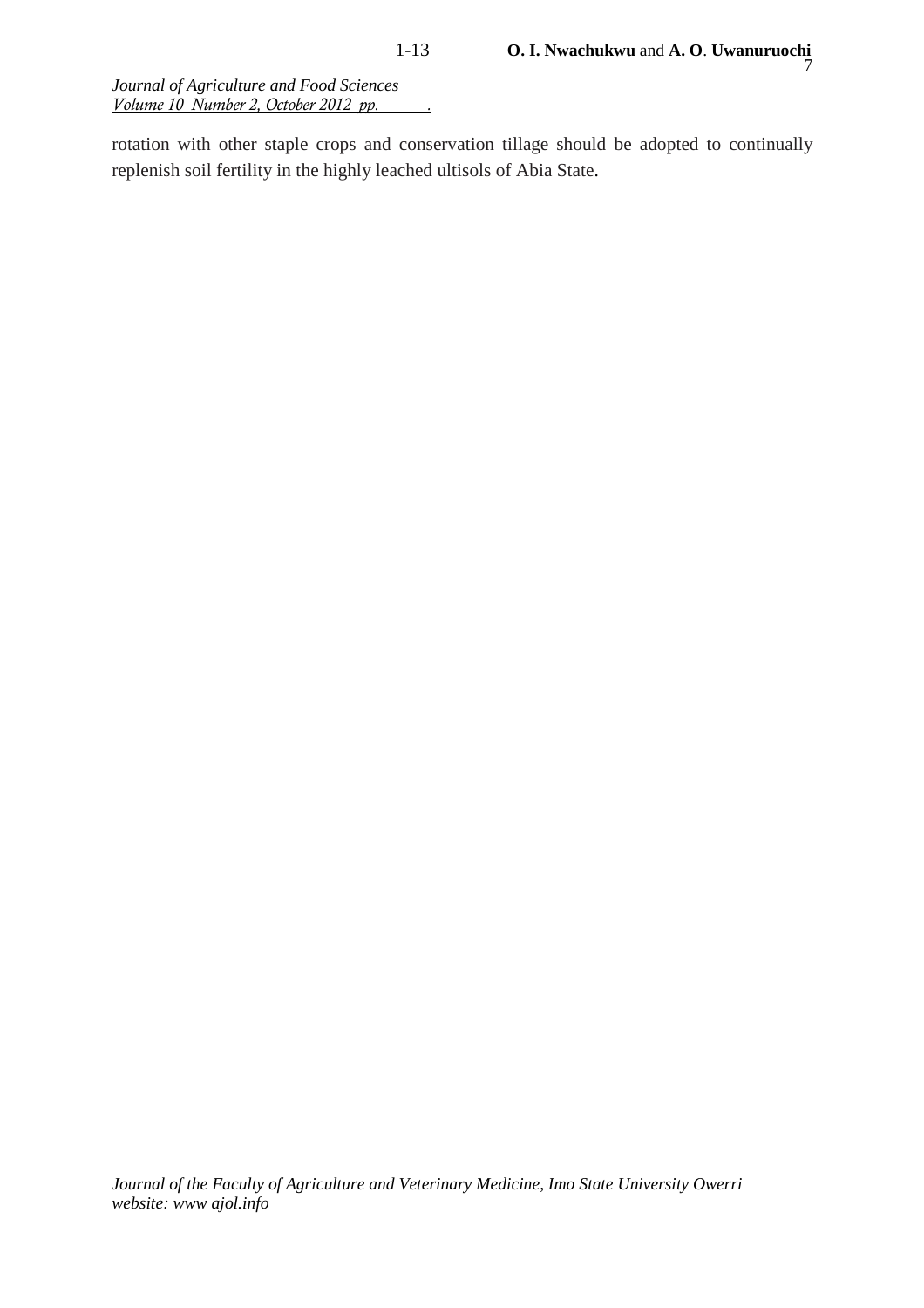# **REFERENCES**

- Agbede, O.O., (2009). Understanding Soil and Plant Nutrition. Salman Press, Keffi Nassarawa State Nigeria 260pp
- Bray R.H. and Kurtz L.T. 1945 Determination of Total, organic and available forms of Phosphorus in soils. Soil Science Journal 59:39-45. Illinois Agricultural Experiment Station Urbana Il USA
- Bremner, J. M. and Mulvaney, C. S. (1982). Total nitrogen In: C.A. Black. (ed.) Methods of Soil Analysis, Part 2, Agronomy 9. American Society of Agronomy Inc. Madison, Wisconsin: pp.1149-1178
- Freixo, A.A., Machado, P.L., Santos, H.P., Silva, C.A. and Fadigas, F.S., (2002). Soil organic carbon and fractions of a Rhodic Ferralsol under the influence of tillage and crop rotation systems in southern Brazil Soil and Tillage Research 64: 221-230.
- Gregoricha E.G., Greerb K.J., Anderson D.W., Liange B.C., (1998). Carbon distribution and losses Erosion and deposition effects. Soil Till. Res 47:291 – 302
- Hati, K.M., Swarup, A., Dwivedi, A.K., Misra, A.K. and Bandypopadhyay, K.K., (2007). Changes in soil physical properties and organic carbon status at the topsoil horizon of a Vertisol of central India after 28 years of continuous cropping, fertilization, andmanuring. . Agriculture, Ecosystems and Environment, 119: 127-134.
- Havlin, J.L., Beaton, J.D., Tisdale, S.L. and Nelson, W.L., (2005). Soil fertility and fertilizers. An introduction to Nutrient Management 7th Ed. . Pearson Education Inc. 515p, Upper Saddle River, New Jersey.
- Henao, J. and Baanante, C., (2001). Nutrient depletion in the agricultural soils of Africa, The unfinished agenda: Perspectives in over coming hunger, poverty and environmental degradation. Pinstrup –Andersen, P. and R. Pandya–Lorch (eds). Int. Food policy Res. Inst. 159-164, Washington, DC.
- Ibekwe, A.M. et al., (2002). Microbial diversity along a transect of agronomic zones. FEMS Microbiology Ecology, 39(3): 183-191.
- Igwe, C.A. and Ejiofor, N., (2005). Structural stability of exposed gully wall in Central Eastern Nigeria as affected by soil properties. Int. Agrophysics, 19: 215-222.
- Jackson M.L., (1964). Soil chemical analysis. Prentice hall Inc, Englewood Cliffs N.J
- Karlen, D.L., Tomer, M. D., Neppel, J., and Cambardella, C. A., (2008). A preliminary watershed scale soil quality assessment in north central Iowa, USA. Soil Tillage Res. 99:291-299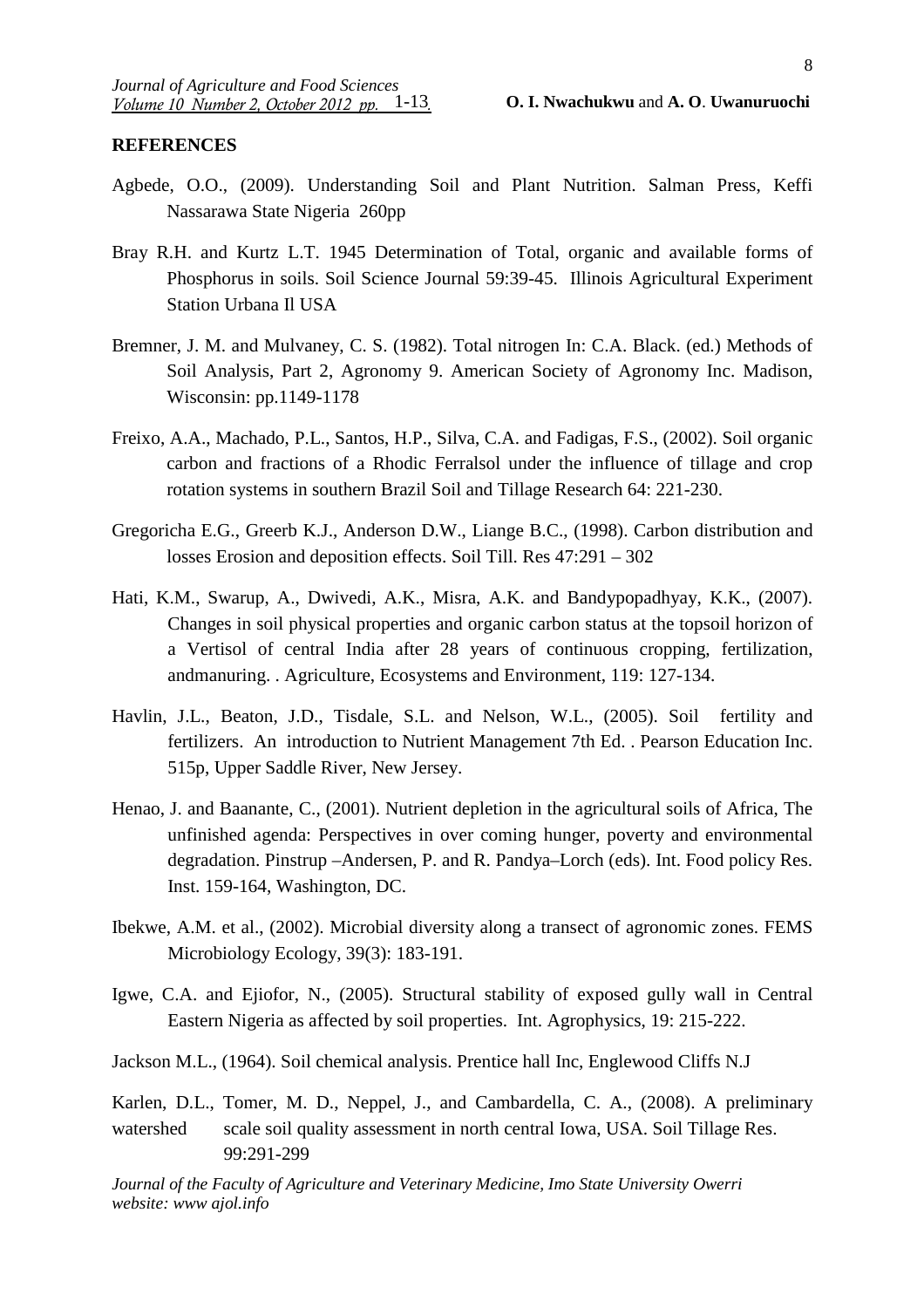- Lal, R., (1995). Erosion crop productivity relationship for soils of Africa. Soil Sci Soc Am J., 59: 661-667.
- Mbah C.N., and Idike F.I., (2011). Carbon Storage in tropical agricultural soils of south eastern Nigeria under different management practices International Journal of Agricultural sciences and soil science vol 1(2) pp53 - 57
- Nwachukwu, O.I., and Onwuka M. I., (2011). Land degradation and the food crisis-causes, impact and soil conservation efforts in Nigeria. In: Globalization and Rural development in Nigeria. Michael Okpara University of Agriculture Umudike Nigeria. Extension Publications. Ike Nwachukwu and Ken C. Ekwe (eds)p231
- Oguike, P.C. and Mbagwu, J.S.C., (2009). Variations in some Physical Properties and Organic Matter Content of soils of Coastal Plain Sand under different Land use types. World Journal of Agricultural Sciences, 5(1): 63-69.
- Olusegun O A., Ogunkunle C O., Adeniyi S.A., (2011). Assessment of soil quality under various land use practices in a humid agro-ecological zone of Nigeria African Journal of Plant Sciences Vol 5(10), 565-569
- Onweremadu, E.U., Akamigbo, F.O.R. and Igwe, C.A., (2007). Chemical Factors in Erosion-Induced Soil Degradation in Owner-Managed Farms in Central Southeastern Nigeria. Nature and Science, 5(2): 22-29.
- Paul, E.A., 1984. Dynamics of organic matter in soils. Plant and Soil . 76: 275-285.
- Seilsepour, M., Rashidi, M. and Khabbaz, B.G., 2009. Prediction of Soil Exchangeable Sodium Percentage Based on Soil Sodium Adsorption Ratio. American-Eurasian J. Agric. & Environ. Sci., 5(1): 1-4.
- Sharma, K.L., Grace, J. K., Mishra, P. K, Venkateswarlu, B., Nagdeve, M. B., Gabhane, V. V., 2011. Effect of Soil and Nutrient-Management Treatments on Soil Quality Indices under Cotton-Based Production System in Rainfed Semi-arid Tropical Vertisol. Communications in Soil Science and Plant Analysis, 42: 1298-1315.
- Singha, M.J., Kheraa, K.L. and Santrab, P., 2011. Selection of soil physical quality indicators in relation to soil erodibility. Archives of Agronomy and Soil Science, 1: 1-16.

Uwaegbute, A.C., 2011. Food Insecurity in Nigeria: Causes and Consequences, Globalization and Rural Development in Nigeria. Ike Nwachukwu and Ken Eke (eds) pp. 74-98.

Walkley, A., and Black,G.A., 1934. An examination of a Degtjareff NHO for determining soil organic matter and a proposed modification of achronic acid titrate. Soil Sci., 37: 29-38.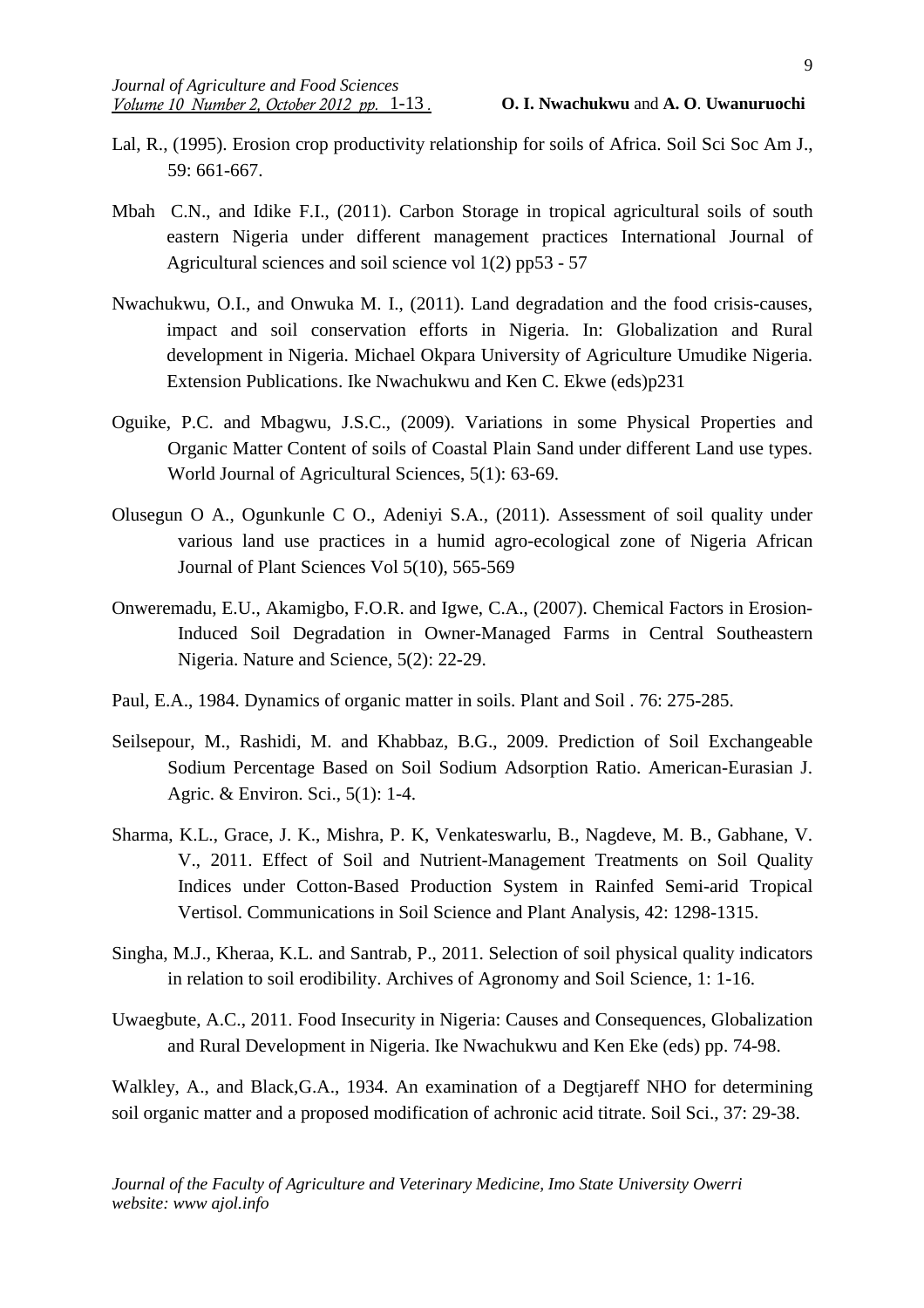| Location          | pH (water) | Organic C $(\%)$ | Exch. Acidity<br>$($ cmolc $/kg)$ | <b>ECEC</b><br>$($ cmolc $/kg)$ |
|-------------------|------------|------------------|-----------------------------------|---------------------------------|
| <b>Isuikwuato</b> |            |                  |                                   |                                 |
| Eroded            | 5.3        | 1.6              | 3.78                              | 19.34                           |
| Non eroded        | 5.2        | 3.0              | 3.70                              | 19.66                           |
| <b>Ohafia</b>     |            |                  |                                   |                                 |
| Eroded            | 4.7        | 1.7              | 3.60                              | 18.59                           |
| Non eroded        | 5.1        | 2.9              | 3.30                              | 18.85                           |
| <b>Ukwa East</b>  |            |                  |                                   |                                 |
| Eroded            | 5.0        | 1.9              | 3.72                              | 19.37                           |
| Non eroded        | 5.0        | 3.1              | 3.82                              | 18.76                           |
| <b>Ikwuano</b>    |            |                  |                                   |                                 |
| Eroded            | 4.7        | 2.3              | 4.18                              | 19.25                           |
| Non eroded        | 5.0        | 4.2              | 4.58                              | 20.03                           |
| LSD(0.05)         | ns         | 0.42             | ns                                | ns                              |

**Table 1 Effects of erosion on pH, organic carbon, exchangeable acidity and effective cation exchange capacity in four LGA's of Abia State**

(Values are means of five replications)



*Figure 1 Effect of Erosion on Nitrogen level of Soils in Four LGA's of Abia state*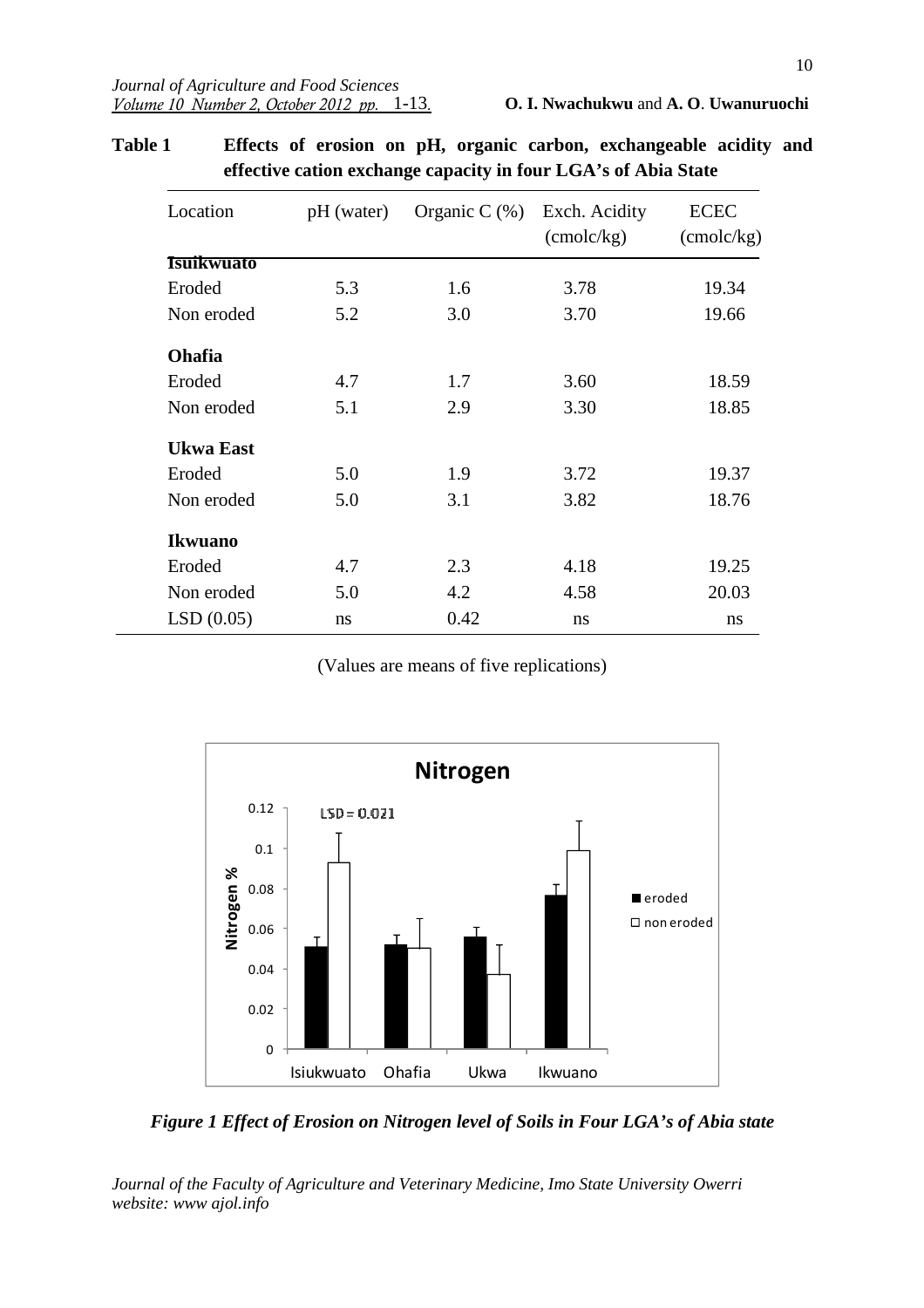

*Figure 2 Effect of Erosion on Phosphorus levels of four LGA's of Abia State* 



*Figure 3 Effect of erosion on Potassium levels on soils of four LGA's of Abia State*

| Location            | Ca | Mg Na K | TEB                                |
|---------------------|----|---------|------------------------------------|
| Isuikwuato (eroded) |    |         | $0.66$ $0.42$ $14.2$ $0.3$ $15.58$ |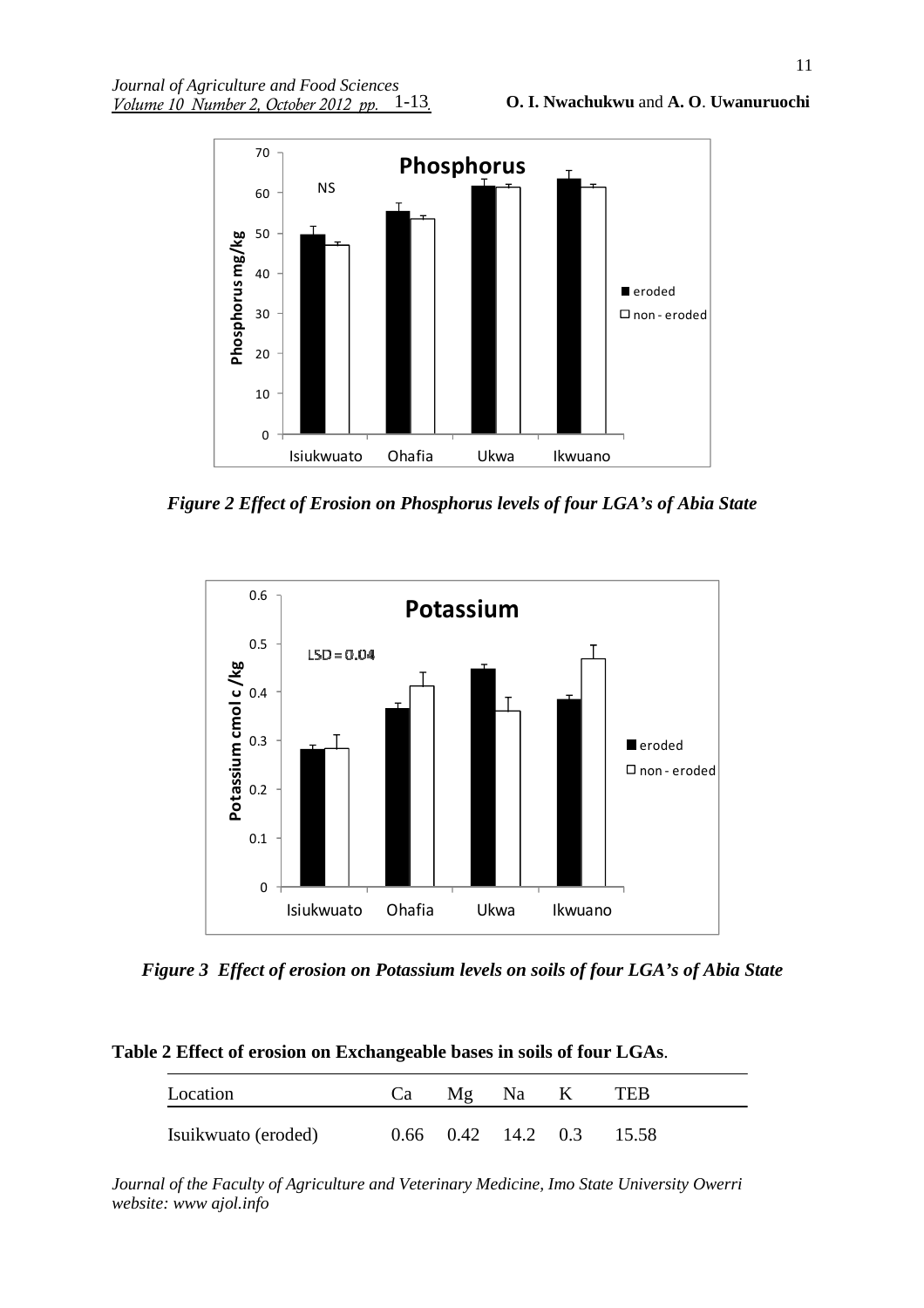| Journal of Agriculture and Food Sciences<br>Volume 10 Number 2, October 2012 pp. 1-13. |      |      |      |      | O. I. Nwachukwu and A. O. Uwanuruochi |
|----------------------------------------------------------------------------------------|------|------|------|------|---------------------------------------|
| Isuikwuato (N eroded)                                                                  | 0.46 | 0.3  | 14.9 | 0.3  | 15.96                                 |
| Ohafia (eroded)                                                                        | 0.6  | 0.32 | 13.7 | 0.4  | 15.02                                 |
| $Ohafia(N\_eroded)$                                                                    | 1.14 | 0.36 | 13.6 | 0.4  | 15.50                                 |
| Ukwa(eroded)                                                                           | 0.56 | 0.6  | 14.0 | 0.4  | 15.56                                 |
| $Ukwa(N_{\text{eroded}})$                                                              | 0.68 | 0.2  | 13.7 | 0.4  | 14.98                                 |
| Ikwuano(eroded)                                                                        | 0.68 | 0.5  | 13.5 | 0.4  | 15.08                                 |
| Ikwuano(N_eroded)                                                                      | 0.6  | 0.38 | 14   | 0.5  | 15.48                                 |
| LSD(0.05)                                                                              | 0.3  | 0.1  | 0.5  | 0.13 |                                       |

*Values are means of five replications*